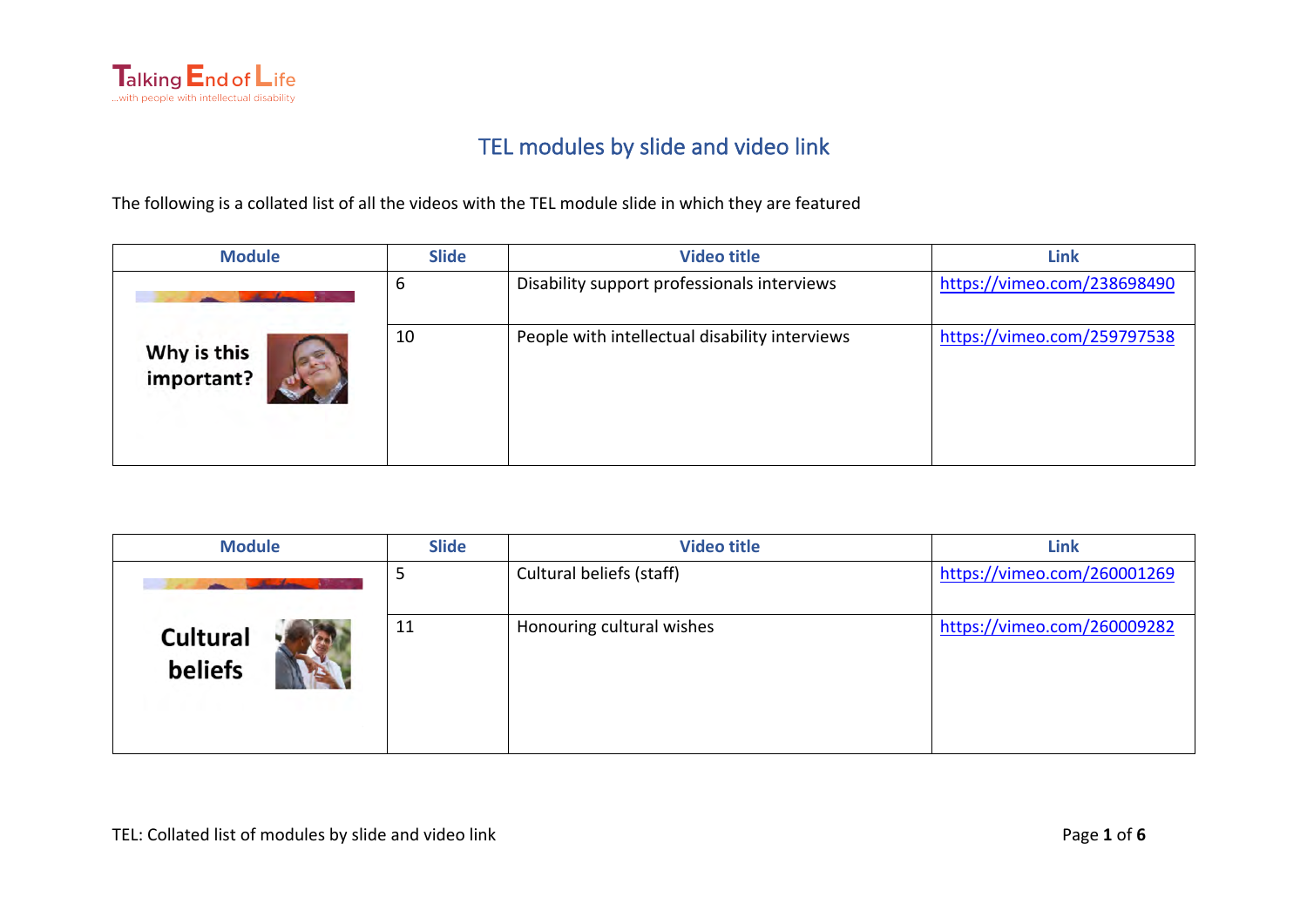

| <b>Module</b>               | Slide number | <b>Video title</b>        | <b>Link</b>                |
|-----------------------------|--------------|---------------------------|----------------------------|
| <b>Managing</b><br>feelings | 18           | Managing feelings (staff) | http://vimeo.com/260003950 |
|                             |              |                           |                            |

| <b>Module</b>         | Slide number | <b>Video title</b>                | <b>Link</b>                 |
|-----------------------|--------------|-----------------------------------|-----------------------------|
|                       |              | Advance care planning             | https://vimeo.com/238692750 |
| Your role<br>as a DSP | 13           | What do you want at your funeral? | https://vimeo.com/238690001 |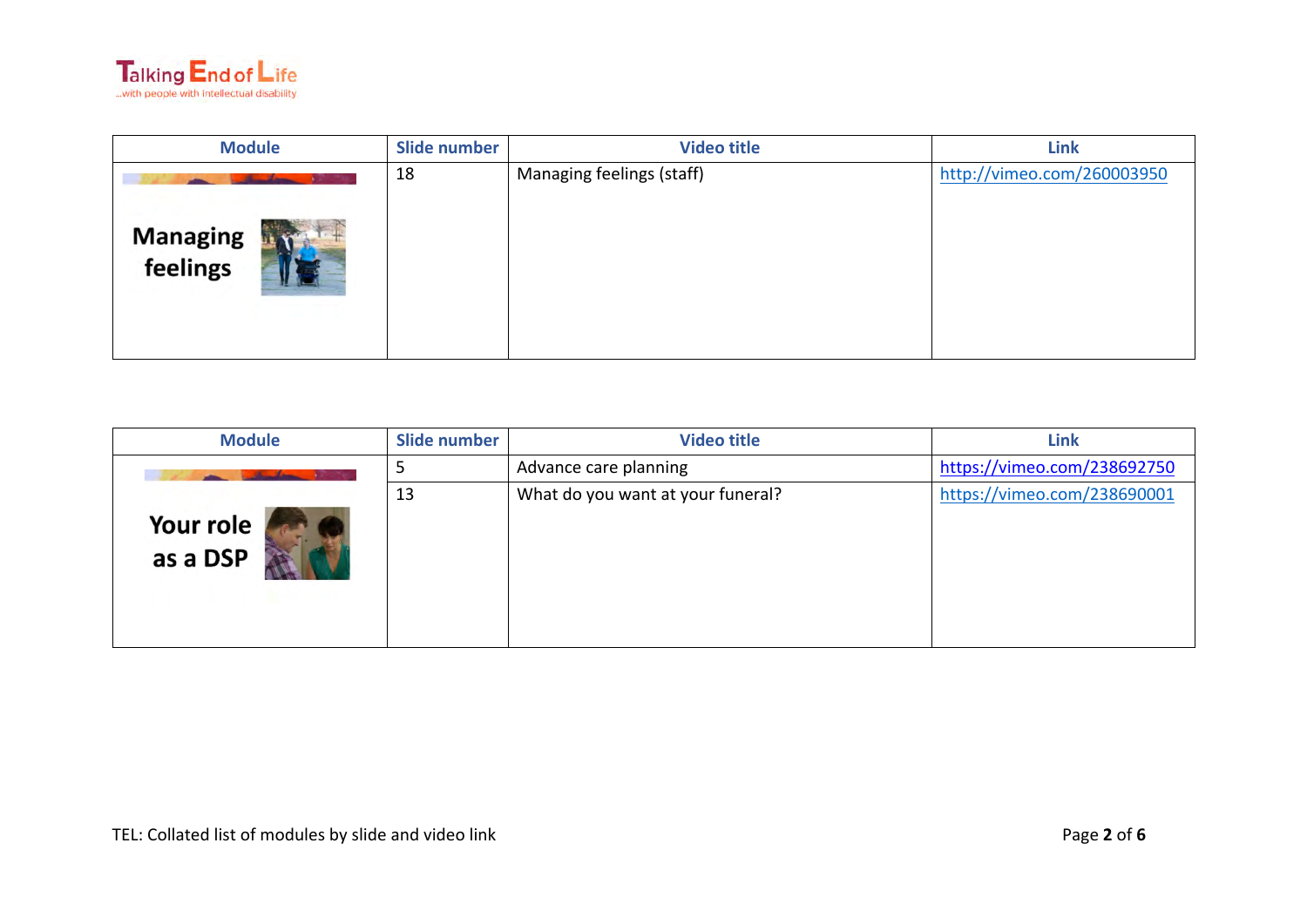

| <b>Module</b>      | Slide number | <b>Video title</b>                    | <b>Link</b>                 |
|--------------------|--------------|---------------------------------------|-----------------------------|
|                    | 4            | Teach at all ages                     | https://vimeo.com/260008675 |
|                    | 5            | Be clear and direct                   | https://vimeo.com/260007607 |
|                    | 6            | Extend the topic a bit more each time | https://vimeo.com/260007870 |
| Handy              |              | What death is                         | https://vimeo.com/238682916 |
| teaching<br>skills | 9            | Use everyday situations               | https://vimeo.com/260002585 |
|                    | 13           | Repeat ideas and activities often     | https://vimeo.com/260000622 |
|                    | 21           | Set up situations for listening in    | https://vimeo.com/260008197 |
|                    | 22           | Encourage peer teaching               | https://vimeo.com/260005765 |
|                    | 23           | Don't just talk about it, do it       | https://vimeo.com/260005492 |

| <b>Module</b>              | Slide number | <b>Video title</b> | <b>Link</b> |
|----------------------------|--------------|--------------------|-------------|
| don the vi<br><b>Dying</b> | No videos    | No videos          | No videos   |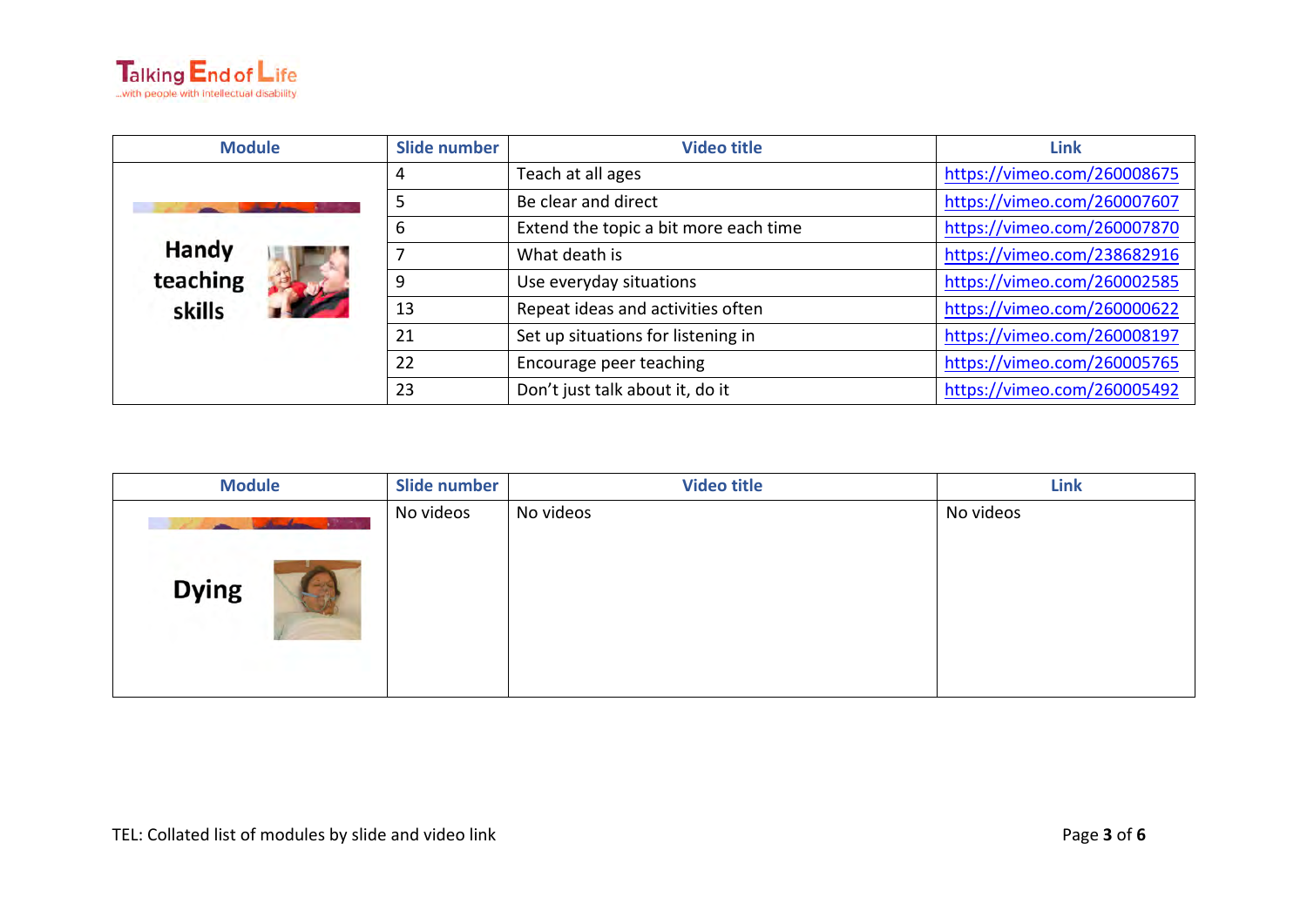

| <b>Module</b> | Slide number | <b>Video title</b>     | <b>Link</b>                 |
|---------------|--------------|------------------------|-----------------------------|
| <b>Death</b>  | 8            | What death is (Part 1) | https://vimeo.com/238703246 |
|               | 11           | What death is (Part 2) | https://vimeo.com/238700184 |

| <b>Module</b>                  | Slide number | <b>Video title</b>               | <b>Link</b>                 |
|--------------------------------|--------------|----------------------------------|-----------------------------|
| Loss, grief<br>and<br>mourning | 12           | People grieve in different ways  | https://vimeo.com/260003026 |
|                                | 21           | Remembering someone who has died | https://vimeo.com/238681435 |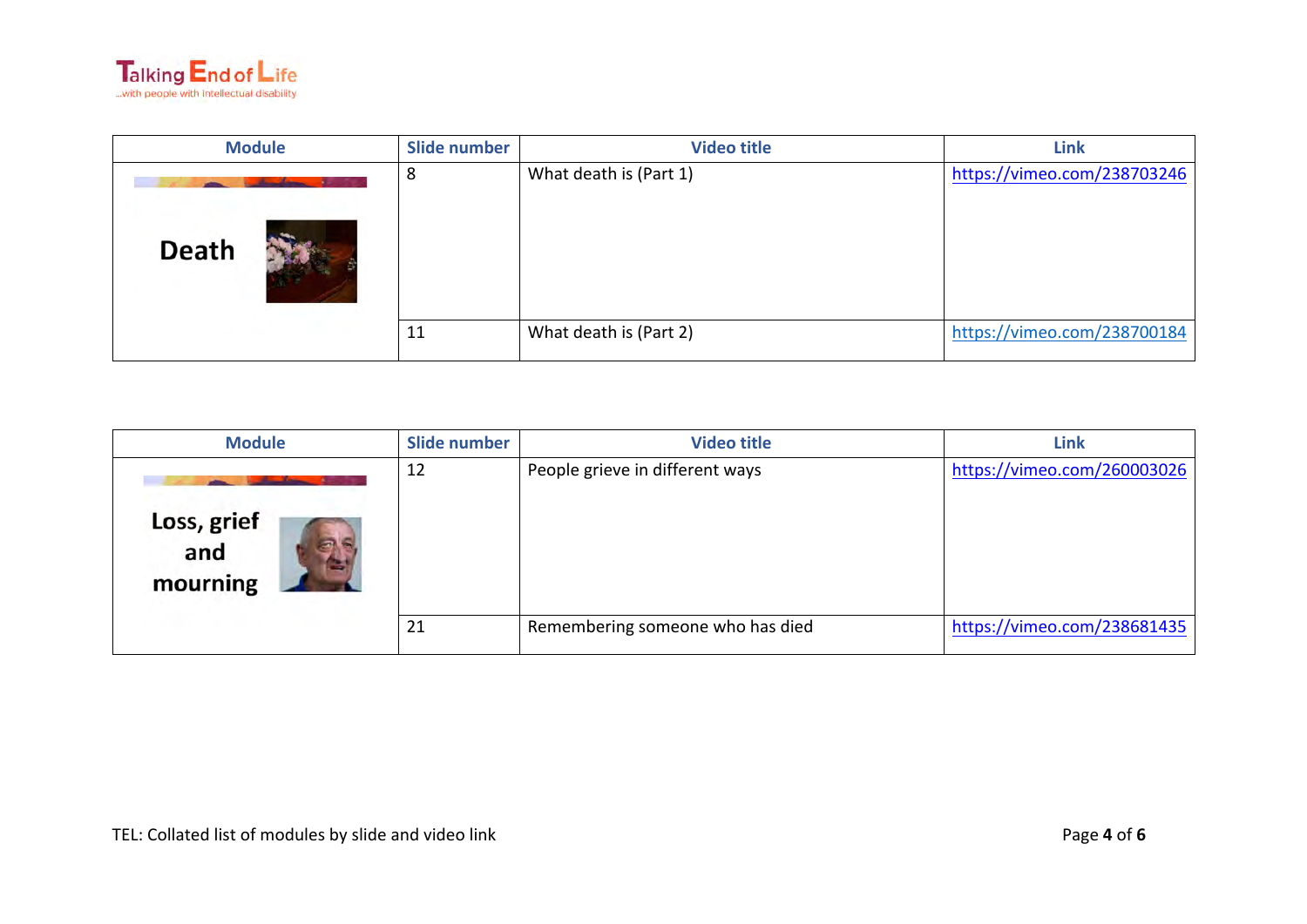

| <b>Module</b>                                                | Slide number | <b>Video title</b>                       | <b>Link</b>                              |
|--------------------------------------------------------------|--------------|------------------------------------------|------------------------------------------|
| <b>Bequeathing</b><br>This is the last Will<br>and Testament | 10           | Who will have your things after you die? | https://player.vimeo.com/video/238691363 |
|                                                              | 14           | Your funeral (Part 2)                    | https://vimeo.com/259072789              |

| <b>Module</b>  | Slide number | <b>Video title</b>                        | <b>Link</b>                 |
|----------------|--------------|-------------------------------------------|-----------------------------|
|                | 3            | What happens at a funeral                 | https://vimeo.com/261059481 |
|                | 4            | Being included in events related to dying | https://vimeo.com/261056809 |
|                |              | and death                                 |                             |
|                | 5            | Being excluded from a funeral             | https://vimeo.com/261057970 |
| <b>Funeral</b> | 8            | Saying goodbye                            | https://vimeo.com/261058895 |
|                | 10           | Animation-funeral                         | https://vimeo.com/239579151 |
| wishes         | 11           | Your funeral (Part 1)                     | https://vimeo.com/259073215 |
|                | 16           | Your funeral (Part 2)                     | https://vimeo.com/259072789 |
|                | 17           | Animation- burial                         | https://vimeo.com/239578802 |
|                | 18           | Animation-cremation                       | https://vimeo.com/239578956 |
|                | 20           | Cultural beliefs (staff)                  | https://vimeo.com/260001269 |
|                | 21           | Honouring cultural wishes                 | https://vimeo.com/260009282 |